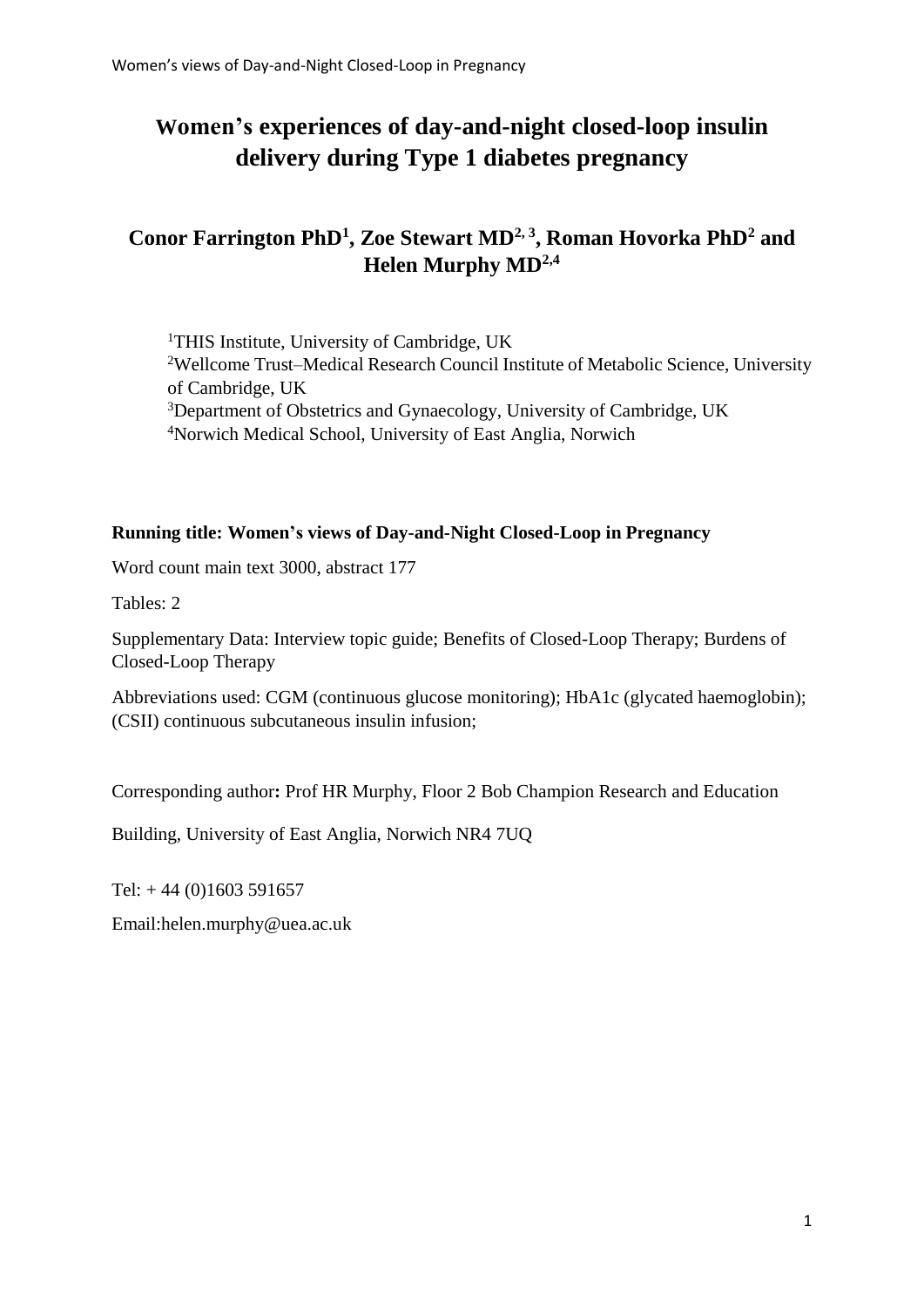#### **Abstract**

**Aims:** Closed-loop insulin delivery has the potential to improve day-to-day glucose control in Type 1 diabetes pregnancy. However, the psychosocial impact of day-and-night usage of automated closed-loop systems during pregnancy is unknown. Our aim was to explore women's experiences and relationships between technology experience and levels of trust in closed-loop therapy.

**Methods:** We recruited 16 pregnant women with Type 1 diabetes to a randomised crossover trial of sensor-augmented pump therapy compared to automated closed-loop therapy. We conducted semi-structured qualitative interviews at baseline and follow-up. Findings from follow-up interviews are reported here.

**Results:** Women described benefits and burdens of closed-loop systems during pregnancy. Feelings of improved glucose control, excitement and peace of mind were counterbalanced by concerns about technical glitches, CGM inaccuracy and the burden of maintenance requirements. Women expressed varied but mostly high levels of trust in closed-loop therapy.

**Conclusions**: Women displayed complex psychosocial responses to day-and-night closedloop therapy in pregnancy. Clinicians should consider closed-loop therapy not just in terms of its potential impact on biomedical outcomes but also in terms of its impact on users' lives.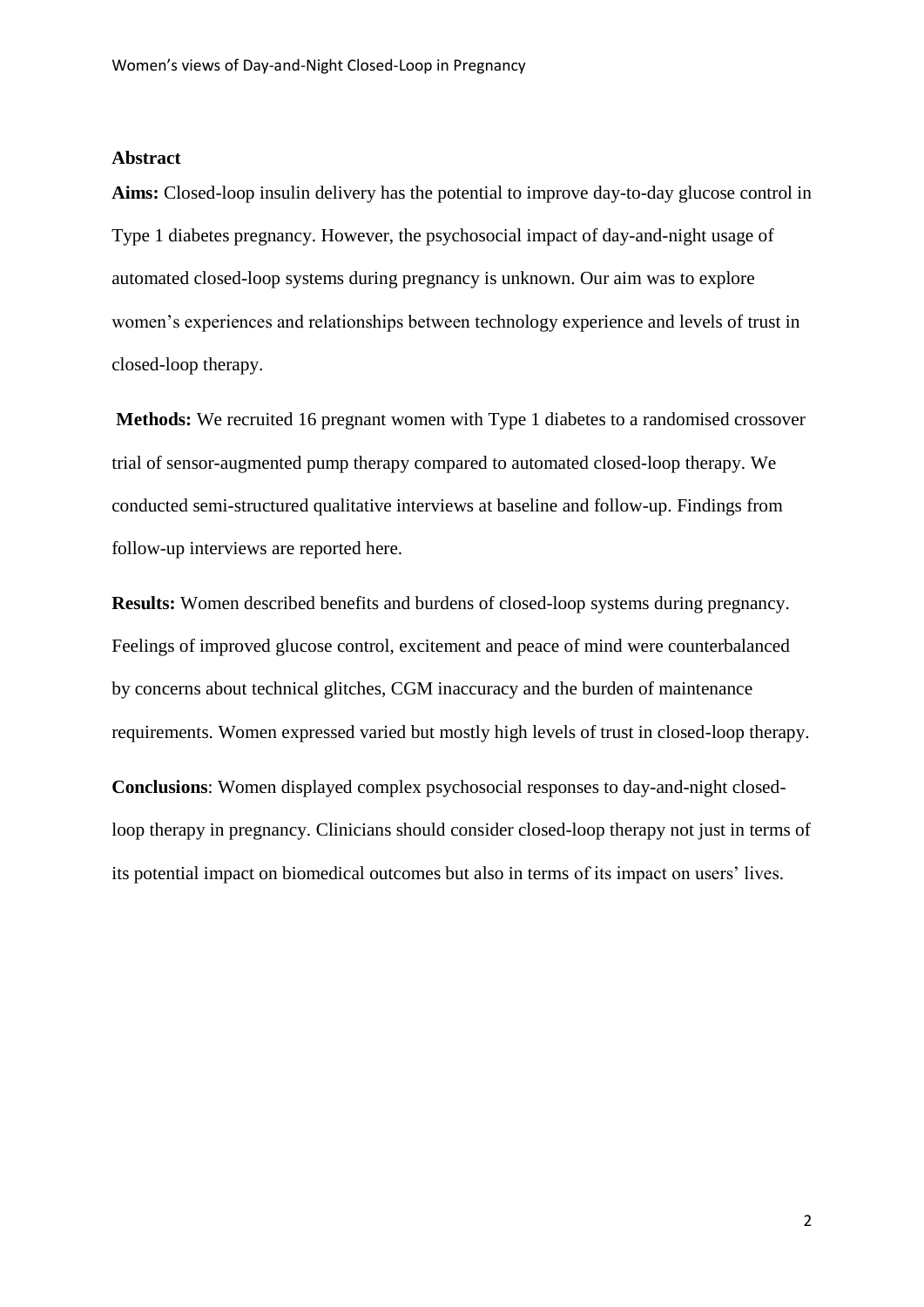## **Introduction**

Pregnant women with Type 1 diabetes experience higher rates of foetal, maternal and neonatal complications than the **general maternity population of women without diabetes** [1-5]. In England, structured antenatal care for women with pregestational diabetes involves frequent clinical contact (typically every 1-2 weeks) with specialist diabetes pregnancy health care teams. Together with strict glucose control before and during pregnancy, this care model allows treatment to be individually tailored to address physiological changes and can thus minimise diabetes-related risks during pregnancy [5-7]. As a result of the potential consequences of hyperglycaemia, many women with Type 1 diabetes are highly motivated to improve their selfcare routines (e.g. dietary intake, insulin dose adjustment, and glucose monitoring) during the course of their pregnancy.

Nevertheless, a recent cohort study in the UK found that only 16% and 40% of women in early and late Type 1 pregnancy respectively met HbA1c targets of <6.5% [7]. The combination of sustained intensive effort and the difficulty of achieving optimal outcomes can impact negatively upon women's psychosocial wellbeing by adding to existing cognitive and emotional burdens arising from continued self-care [8-9]. Consequently, significant clinical and research effort has focused on the potential contribution of diabetes technologies in terms of minimising self-care burdens and maximising positive outcomes. Recent studies have demonstrated benefits arising from the use of continuous glucose monitoring (CGM) and continuous subcutaneous insulin infusion (CSII), or insulin pumps, in selected patient groups during pregnancy [10-12]. CONCEPTT, a large multicentre randomised controlled trial of realtime CGM, found that pregnant women using CGM spent an additional 100 min per day in the recommended control range and experienced significant reductions in the rate of large for gestational age birthweight and other neonatal outcomes.[10] CGM data can also provide detailed information on glucose pathophysiology, helping women with diabetes and clinicians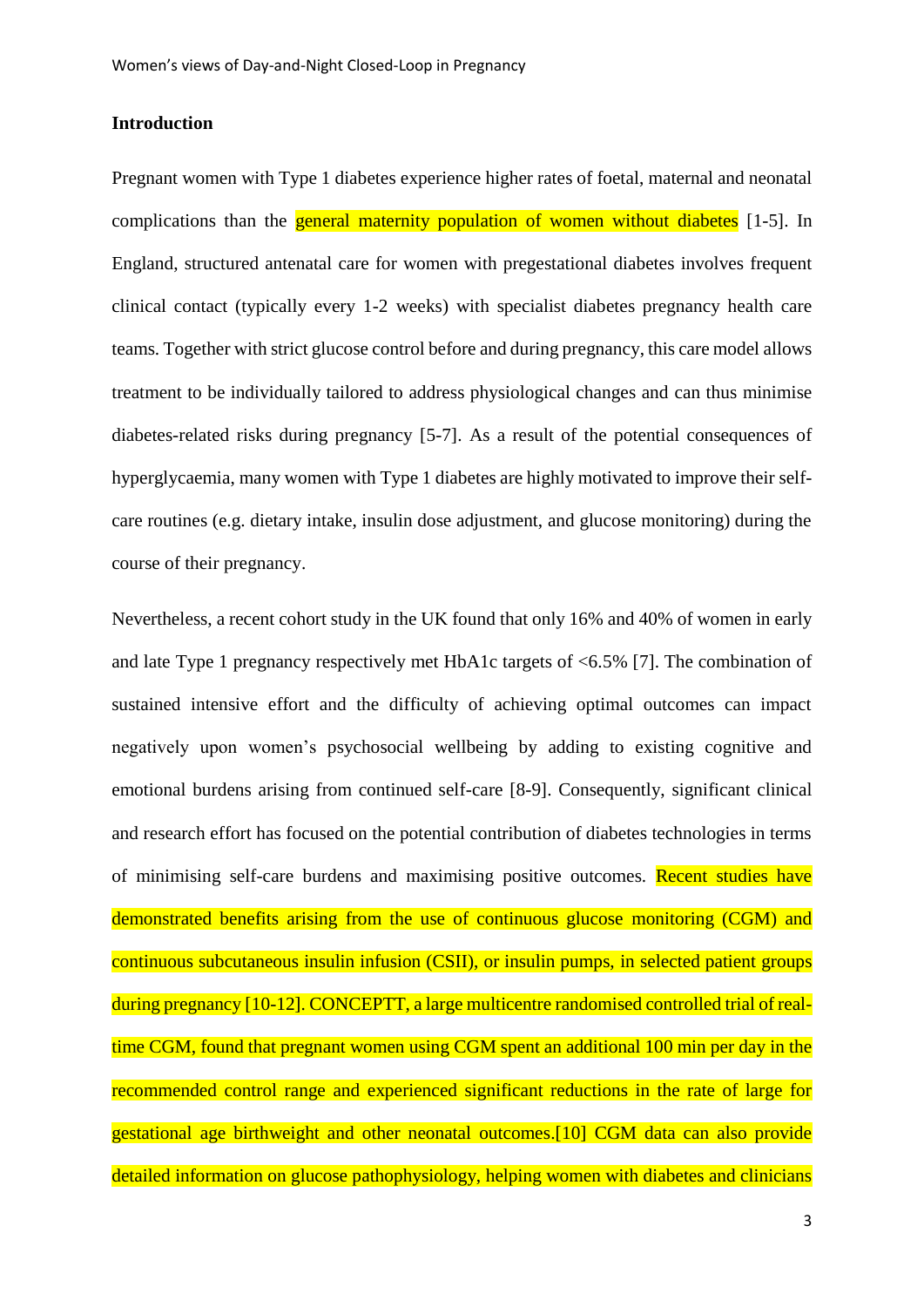to target insulin delivery with CSII (i.e. sensor-augmented pump therapy) or multiple daily injections (MDI) to avoid the risk of neonatal complications such as neonatal hypoglycaemia and neonatal intensive care unit admission, albeit by requiring extensive commitment from users and healthcare professionals.<sup>[11]</sup>

In terms of CSII, there are no contemporary randomised controlled trial data. Kallas-Koeman et al performed a cohort study comparing CSII and MDI in pregnancy, finding lower HbA1c levels in CSII than MDI across all trimesters of pregnancy.[12] The National Pregnancy in Diabetes (NPID) audit found that insulin pump users were more likely to achieve HbA1c levels during the first trimester.<sup>[7]</sup> However, another study found no significant difference in HbA1c between CSII and MDI.<sup>[13]</sup> These studies are all subject to important confounders such as indications for pump therapy, with outcomes dependent on patient and healthcare professional training and competency with insulin dose adjustment, which is arguably more complex with pump use. More widely, a recent review of technology in diabetes pregnancy highlighted uncertainty regarding the benefits of pump usage in terms of HbA1c and pregnancy outcomes.[5]

Closed-loop systems represent the latest stage in diabetes technology evolution, building on established technologies such as CGM and CSII but seeking to reduce the cognitive burdens required for effective use of sensor-augmented pump therapy. Closed-loop systems utilise control algorithms to provide automated, CGM-responsive basal insulin delivery via an insulin pump every 10-15 minutes [14]. These systems are often described as 'hybrid' systems rather than fully-automated systems because they require carbohydrate counting and manually administered pre-meal boluses. Nevertheless, they assume a substantial burden of basal insulin adjustment between meals and overnight compared to user-administered sensor-augmented pump therapy, arguably the best available alternative. Recent trials have demonstrated the safety of closed-loop, and its potential to improve glucose control in Type 1 diabetes pregnancy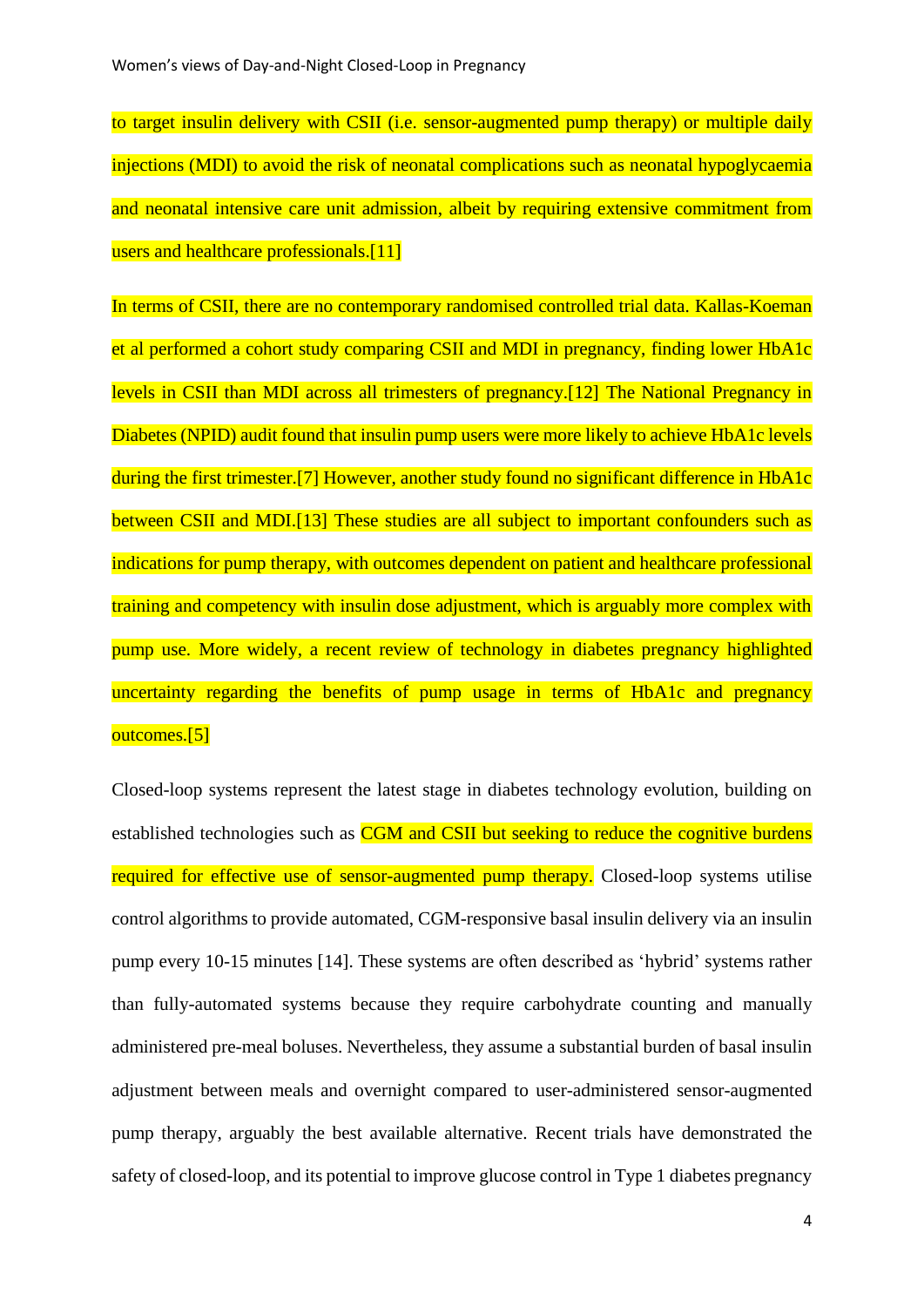without increasing maternal hypoglycaemia [15-16], but less is known about its psychosocial impact. Our aim in this study was to build on a previous psychosocial study of perceived benefits and burdens of overnight closed-loop therapy in pregnancy [17] by exploring pregnant women's experiences of day-and-night automated closed-loop therapy, in addition to women's levels of overall trust in closed-loop therapy. To the best of our knowledge, this is the first study to report psychosocial responses to day-and-night closed-loop therapy in type 1 diabetes pregnancy.

## **Research Design and Methods**

We performed an open-label, randomised, crossover trial of a closed-loop system (Florence D2a, University of Cambridge) incorporating both biomedical outcomes and psychosocial evaluations. Full details of the study design, including sample size, power calculations and biomedical outcomes, have been previously reported [16]. After 2-4 weeks of device training, women were assigned randomly to either 4 weeks of day-and-night closed-loop or 4 weeks of user-directed sensor-augmented pump therapy, with a 2-week washout between study phases. Pre-meal boluses were manually administered using the study pump (DANA Diabecare R Insulin Pump SOOIL) bolus calculator in both phases.

During closed-loop, an adaptive computer algorithm (University of Cambridge, version 0.3.41p) housed on an Android mobile phone (Samsung Galaxy S4, Samsung, South Korea) used CGM glucose values (FreeStyle Navigator 2, Abbot Diabetes Care, Alameda, CA, USA) to calculate an appropriate basal insulin dose, which was delivered via an insulin pump every 12 minutes. After the trial, women could opt to resume their previous intensive insulin regimen or continue using any combination of study devices through pregnancy and delivery and up to 6 weeks post-partum.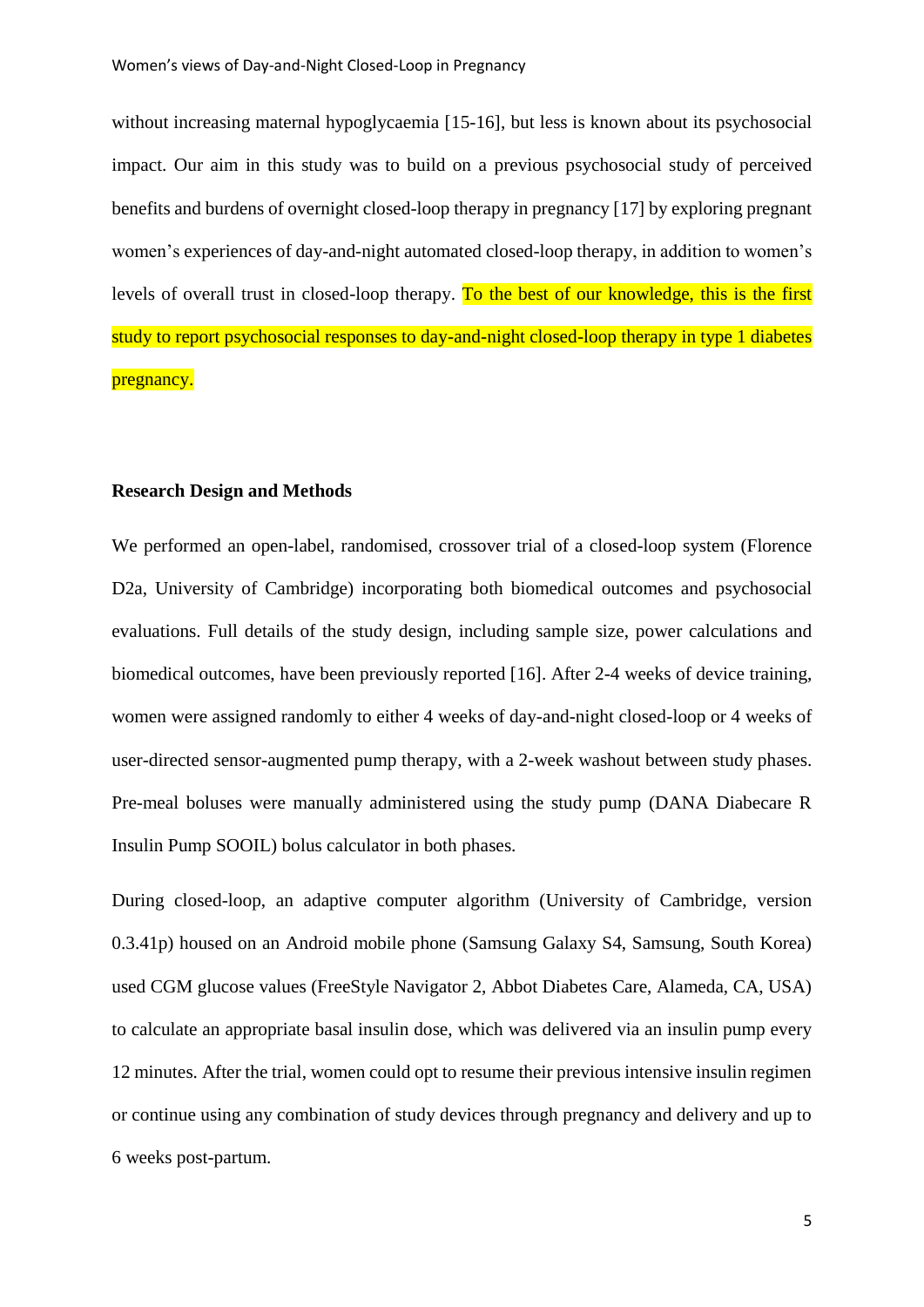We recruited nineteen participants between 18-45 years of age with HbA1c level between 6.5-10% and between 8-24 weeks' gestation from three U.K. National Health Service sites. We consciously enrolled a broad patient population with varied technology experience, diabetes education, and prior glycaemic control as measured by HbA1c. Key exclusion criteria were multiple pregnancy and severe physical or psychiatric co-morbidity. Three participants withdrew for varied reasons (dislike of study pump, mental health deterioration, pregnancy complications). Sixteen participants completed the randomised crossover trial. All were using intensive insulin therapy administered either by multiple daily injections (n=8) or CSII (n=8) before pregnancy. Six participants had previous experience of CGM. Over half had suboptimal booking HbA1c levels  $(>7.5\%)$ .

#### *Qualitative Interviews*

We administered semi-structured interviews according to a topic guide developed from reviewing relevant literature (Supplementary Materials). We interviewed women twice, at baseline during device training (T1) and following completion of the study (T2). This study reports findings from 16 T2 interviews focusing on participants' experiences of closed-loop therapy, with individual participants numbered P1, P2, etc. In line with previous qualitative interview studies [18], we found this sample sufficient to attain data saturation (i.e. the point in data collection when no new data are found to develop emerging conceptual themes).

Interviews were digitally recorded and transcribed verbatim. Interview transcripts were coded using NVivo software (QSR International Pty Ltd., Version 10, 2012, Cheshire, UK). We identified key themes relating to the burdens and benefits of diabetes technology using a 6 stage thematic analysis approach [19]. Our approach was informed by theories of sensemaking, according to which technology experience is influenced by users' preceding experiences,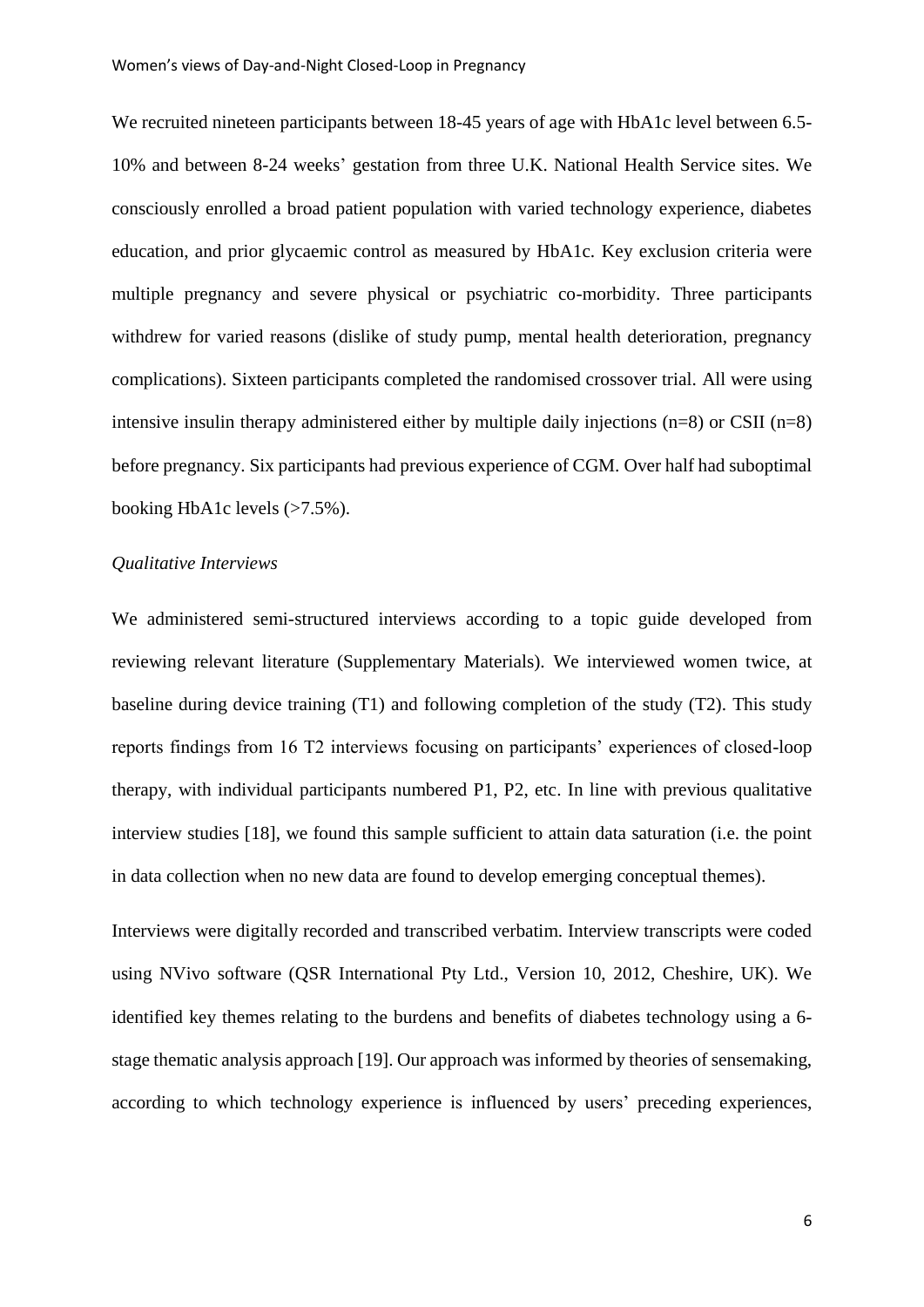attitudes and values in conjunction with technological 'affordances', or actions and capacities that technology allows or 'affords' [20].

## **Results**

## *Benefits of closed-loop therapy*

Table 1 presents in summary form the benefits that interviewees reported from their experience of closed-loop therapy, presented in order of number of participants mentioning each perceived benefit and with a range of alternate keywords provided by participants (see Supplementary Materials for further illustrative quotations regarding both benefits and burdens). The most frequently mentioned benefit  $(N=14)$  related to the peace of mind that users gained by using closed-loop therapy, e.g.: '[I]t's very freeing. A lot less, kind of, thought went into organising my diabetic insulin ratios, and so that's kind of handed over to the technology, which was really good' (P10). A related perceived benefit, mentioned by 9 women, emphasised the increased flexibility of lifestyle during pregnancy with diabetes due to greater convenience, fewer fingerpricks, and increased ease of dietary planning: 'It was easier to maintain with eating… I knew that even if my blood sugar did pick up a little bit after a meal then it would correct itself' (P5).

Interviewees also emphasised technological benefits of the closed-loop system, including positive attitudes to the system's smartphone interface  $(N=11)$  and excitement at experiencing cutting-edge technology (N=12): 'It's kind of amazing that the technology is there. I find that quite exciting' (P11). With regard to the glycaemic control they experienced while using the system, 12 women expressed significantly positive opinions, e.g.:

[I]t all works so well, yeah, I was never kind of really worried about what my blood sugars were… I always knew that the best way to bring my blood sugars under control was actually to leave well alone and let the system do it. P16

7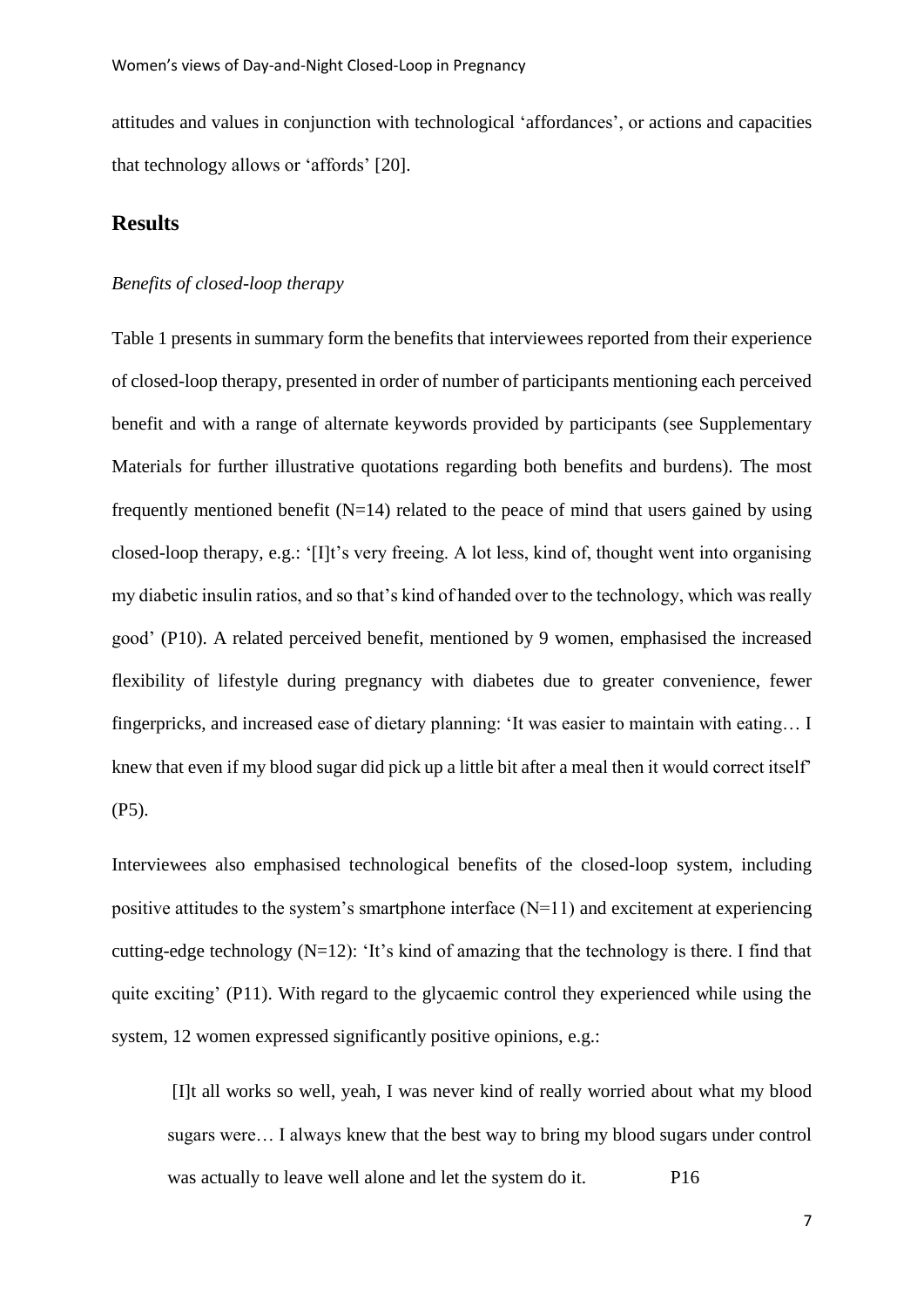A number of participants mentioned benefits related specifically to CGM use, including reassurance arising from the ability to access continuously updated data on glucose levels (N=9) and new insights regarding bodily response to diet, exercise, stress, and pregnancy (N=9). Smaller numbers of women discussed further benefits, including the utility of system alarms  $(N=7)$  and insulin pump  $(N=6)$ , improved sleep  $(N=5)$ , and perceived ease of operation  $(N=3)$ . Additionally, several individuals  $(N=5)$  described positive experiences of incorporating study devices into their bodily sensations: 'I've kind of come to terms with, personally, like being bionic, having a thing attached to me' (P1).

#### **TABLE 1 ABOUT HERE**

#### *Burdens of closed-loop therapy*

By comparison with perceived benefits, participating women mentioned a wider range of perceived burdens(as presented in Table 2). 100% of participants highlighted technical glitches with the closed-loop system in general, such as connectivity problems and reversion to 'openloop' (non-algorithmic sensor-augmented pump therapy), while  $87.5\%$  (N=14) of participants emphasised technical challenges experienced specifically with CGM-related parts of the system, such as sensor insertion challenges, calibration difficulties, and inaccuracy: 'For more than half of the time the CGM has been slightly out of synch with the reality of my blood glucose levels' (P2).

A number of women who mentioned particular benefits also mentioned countervailing burdens. In addition to technical glitches (both CGM and non-CGM) weighing against general perceptions of (e.g.) peace of mind and excitement at new technology, women's specific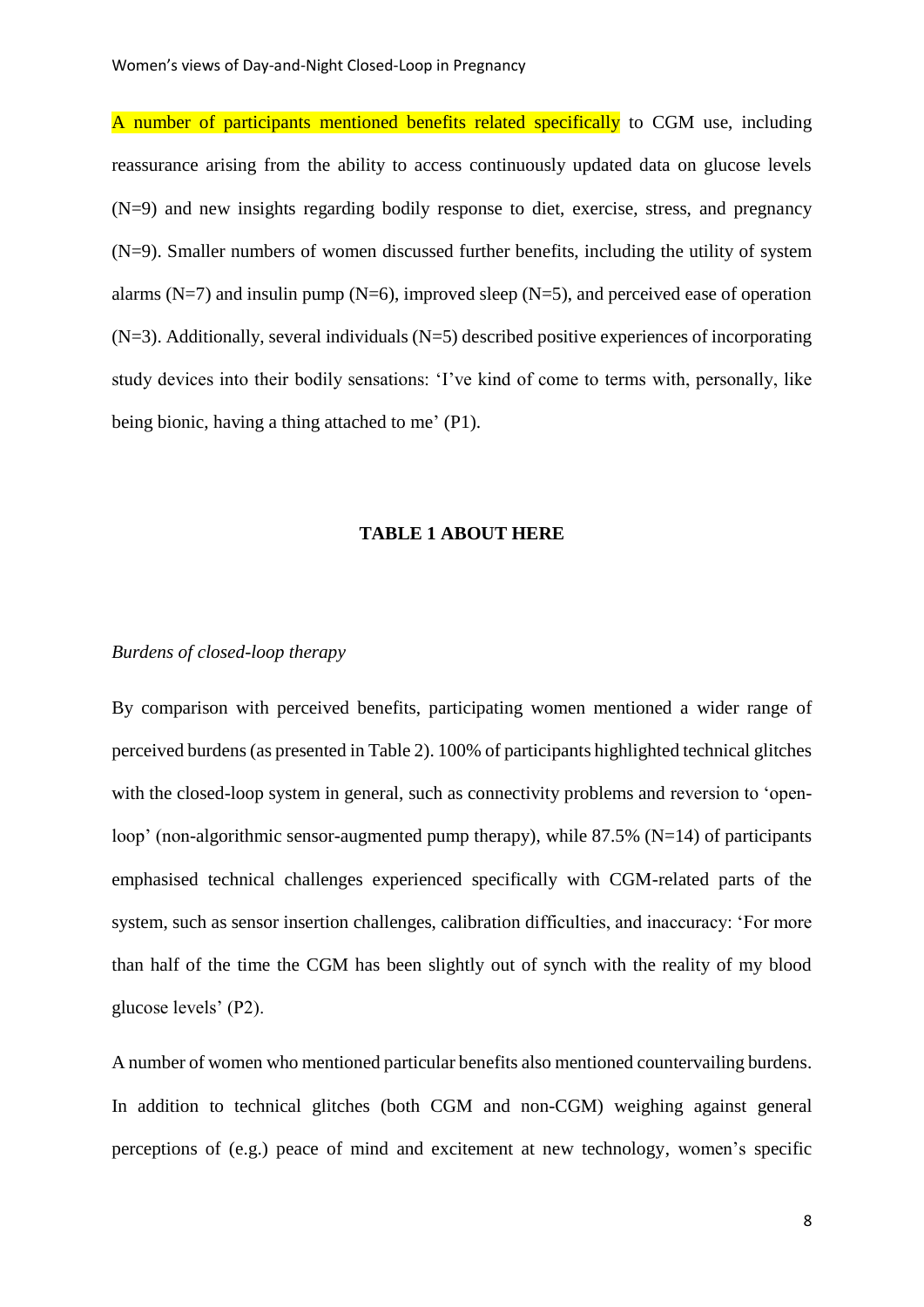complaints such as those regarding system bulk  $(N=13)$ , onerous maintenance requirements  $(N=12)$ , system alarms  $(N=11)$  and the need for pre-prandial bolusing  $(N=7)$  seem to work against widely-shared perceptions of flexible lifestyles, improved sleep, and the utility of system alarms. Despite 75% of women also identifying good control as one of the perceived benefits of closed-loop (Table 1), 50% of participants criticised the system algorithm as being overly cautious and leading to suboptimal glycaemic control, e.g.:

[W]hen you're on that phone system, like, it won't let you correct as easily. So sometimes if you are high, you just have to sit there and wait for the phone to realise and then bring you down, which may take two hours. P9

Additional perceived burdens included difficulties arising from system pump usage  $(N=7)$ , system visibility (N=7), adhesive problems (N=5), and anxiety arising from system use  $(N=4)$ , as well as smaller numbers of women identifying challenges relating to exercise, addictiveness, 'deskilling' as a consequence of system usage, and dislike of the smartphone interface. Five interviewees also discussed initial challenges associated with surrendering control of diabetes to technology, with one woman remarking that '[i]t was really scary, the idea of handing [control] over to something else was quite frightening' (P13).

#### *Levels of Trust*

These complex experiences of closed-loop therapy led to varied levels of trust in closed-loop therapy. When asked to estimate the level of trust they placed in the system, seven women gave percentage figures ranging between 80% and 100% with a mean of 89.9%, indicating high levels of trust in closed-loop therapy. The remaining women gave verbal **answers** (i.e. answers without a percentage figure) that encompassed a range of opinions, with four participants expressing similarly high levels of trust to the women mentioned above (e.g. 'I would say [I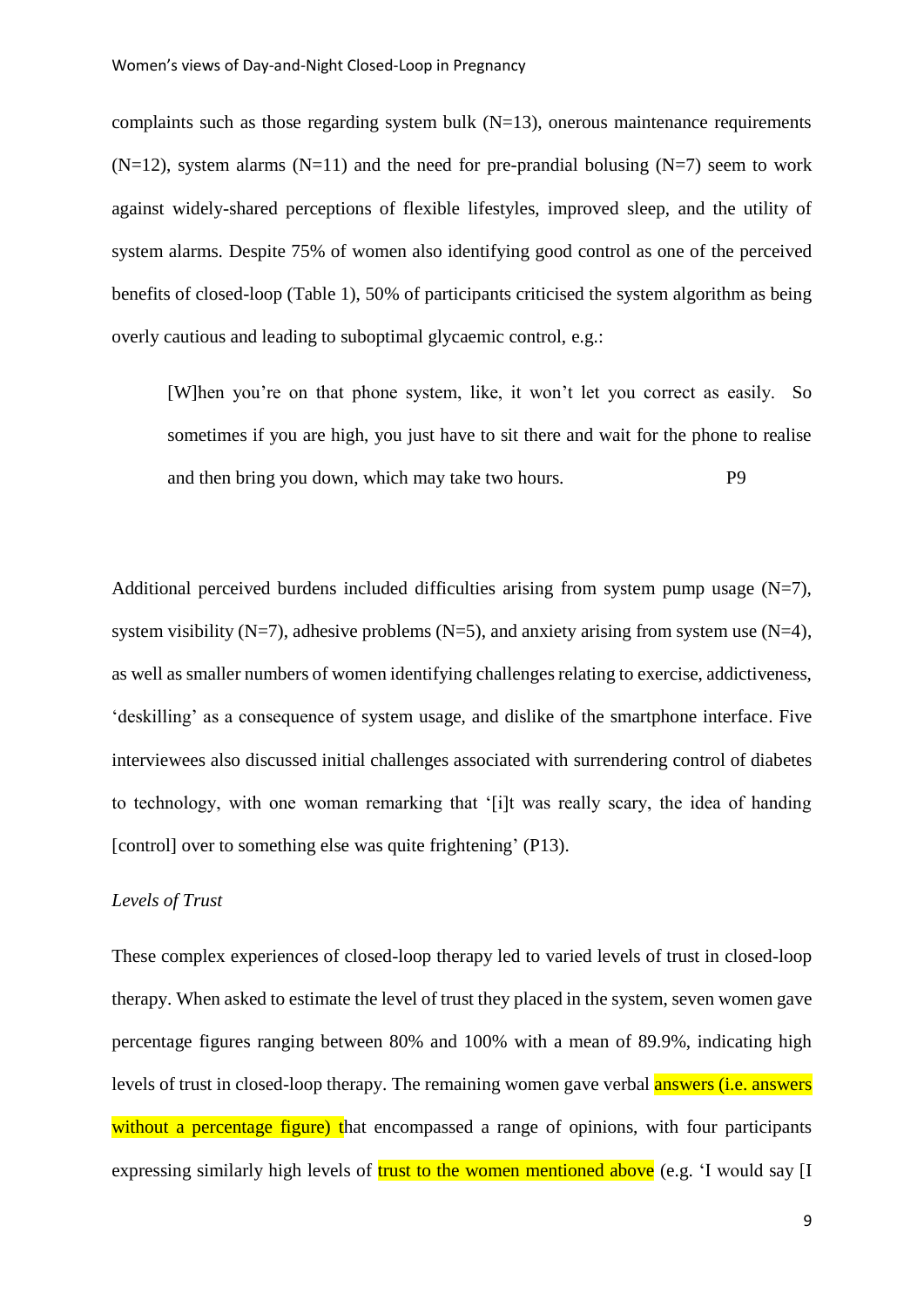trusted it] totally', P12) and five participants framing their responses with a range of caveats. These included the view that trust has to be accompanied by continued vigilance ('You can't just leave it… I do trust it but… you do have to keep checking' [P11]); the view that trust developed only during the post-study period ('Now I do [trust it] but during the four-week [study] period I didn't' [P2]); and the view that system inaccuracy means that 'reliability' may be a more appropriate term than 'trust': 'I might talk about reliability more than trust? It is really good. It's just, not as accurate as you'd like it to be' (P1).

#### **Discussion**

Building on a previous study of overnight closed-loop therapy in pregnancy [17], our findings provide the first insights into the complex psychosocial experiences of women using day-andnight closed-loop therapy in pregnancy. Our findings indicate a range of perceived benefits, reflected by all participants opting to continue using closed-loop for at least some of the time after the randomized trial and 12 of 16 participants continuing to use closed-loop post-partum [16]. While our data indicate that closed-loop is in many ways a positive technological experience with potential to mitigate the significant burdens of self-care in pregnancy, they also show that users' positive perceptions were counterbalanced by a range of less positive experiences, leading to an overall picture of complexity and ambivalence.

Our key findings relate, first, to the balance between perceived benefits (e.g. peace of mind, excitement at new technology, and impressions of superior glycaemic control) on the one hand, and perceived burdens (e.g. technical glitches, system bulk, and suboptimal algorithmic control) on the other. We thus confirm the findings of several previous psychosocial studies of closed-loop systems that have reported the co-existence of multiple perceived benefits and burdens in a range of populations and study contexts [17,21-25]. Our data also echo the coexistence of perceived benefits and burdens reported in our previous study of overnight usage,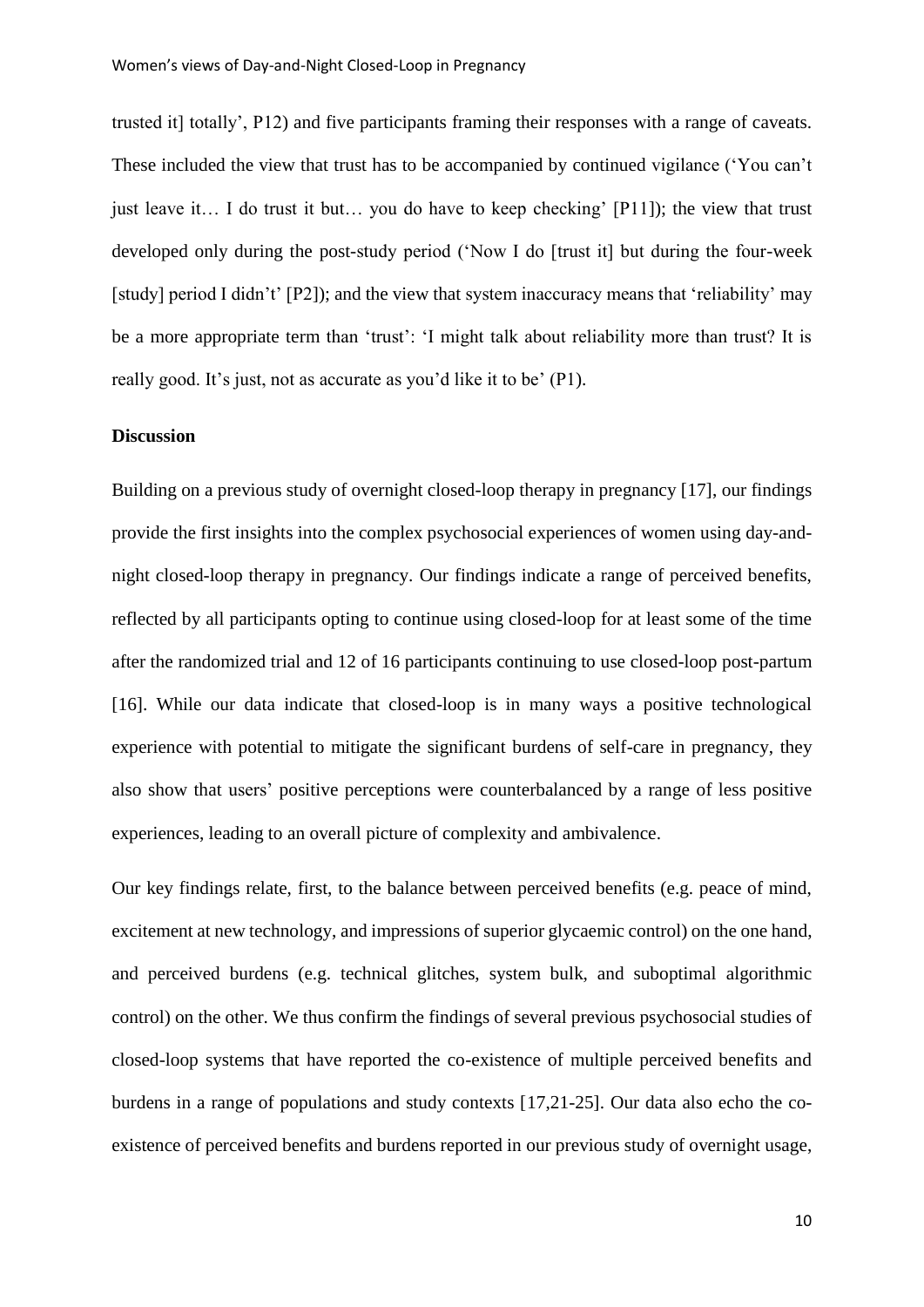although some perceived burdens identified in that study (e.g. obsessive checking of system readouts, concerns regarding 'deskilling' arising from loss of bodily sensation or 'outsourcing' sensation to system devices) did not emerge as strongly in the present study. It is possible that the more extended usage entailed by day-and-night usage may have led to a decline in obsessiveness as the novelty of the system wore off over time (as is common with wearable technologies in general [26]). It is unclear why deskilling concerns should have been more prominent in the previous study, although the broader population enrolled in this study (with concomitant variations in booking HbA1c and prior technology usage) may have included fewer women who were highly aware of diabetes-related bodily sensations and therefore the related possibilities of technology-related deskilling and 'outsourcing'.

A second key area of our findings relates to users' views regarding the level of trust they placed in the study closed-loop system. Despite enumerating more perceived burdens than perceived benefits, participants generally expressed high levels of trust in the system. This finding was surprising in light of women's widely-shared concerns about perceived burdens arising from technical glitches and other challenges, but could be related to prominent feelings of excitement at using new technology, superior glycaemic control, and peace of mind. A minority of women, however, expressed more qualified views, suggesting for instance that trust has to be counterbalanced with constant vigilance to ensure that the system is operating correctly. This variation in terms of women's level of trust, and varied experiences more widely, may arise in part from the fact that contemporary closed-loop systems incorporate multiple interconnected devices: insulin pump, CGM sensor and transmitter, and smartphone. Each of these has its own distinct attributes and 'affordances' which may interact with individual users' preferences and experiences in varied ways [27]. For example, participants were divided in terms of whether they regarded the DANA study pump in terms of perceived benefit  $(N=6)$  or perceived burden  $(N=7)$ .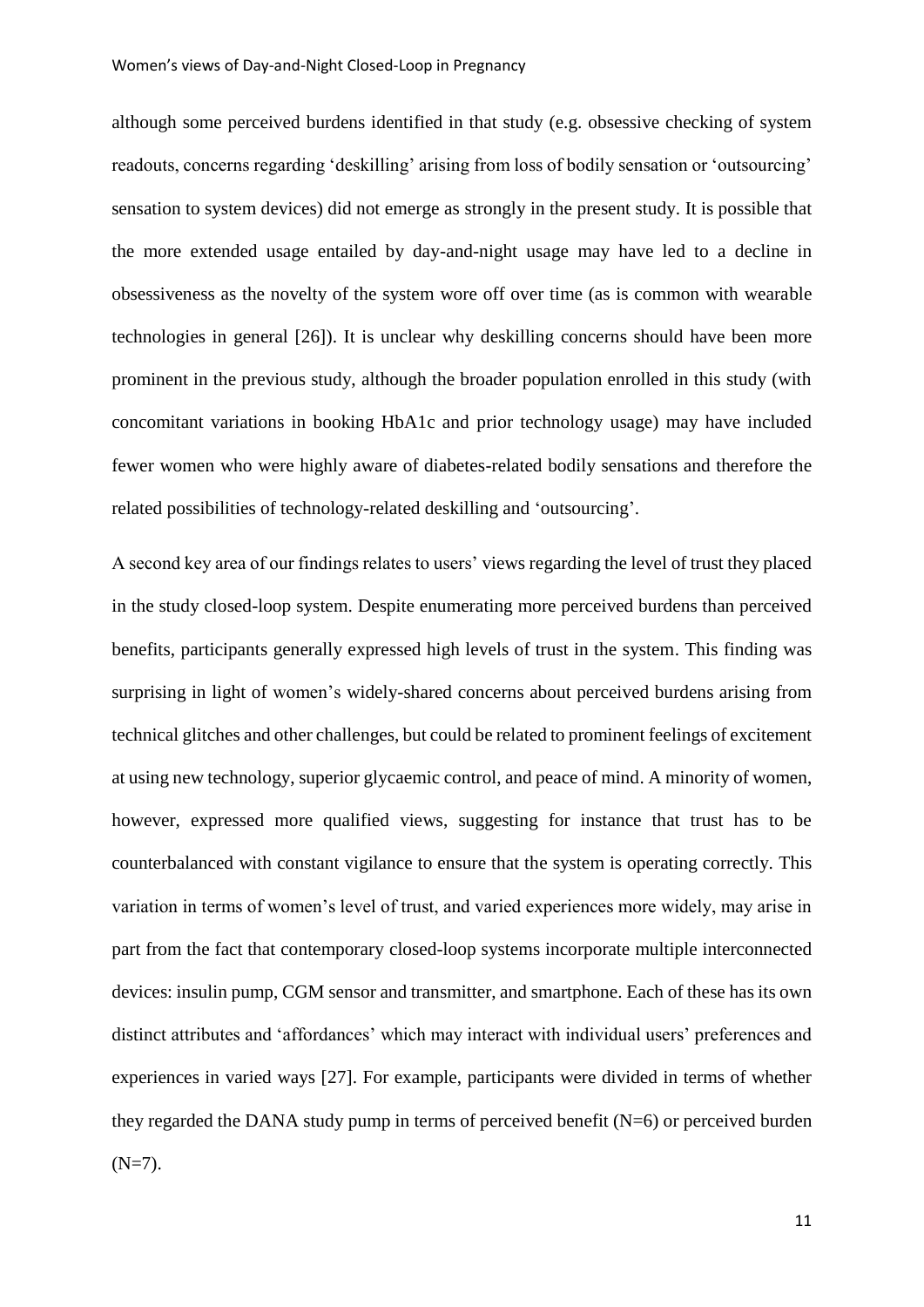The strengths of this study include our use of semi-structured interviews to generate rich qualitative psychosocial data regarding experiences of technology use within a broad patient population, as part of a wider study generating detailed biomedical data about women's response to closed-loop therapy in Type 1 diabetes pregnancy [16]. We are of course limited by the small number of participants and the fact that this was the first home study of day-andnight closed-loop therapy in pregnancy, which may have contributed to women's excitement and positive perceptions.

#### **Conclusions**

While future technological progress may alleviate specific concerns regarding technical glitches and physical bulk of closed-loop systems, other potential challenges such as maintenance requirements, human input needs (in terms of e.g. prandial bolusing), and surrendering control to technology may be more enduring features of automated diabetes technologies. When engaging with users who may exhibit both positive and negative impressions of new technologies, clinicians will need to take account of these psychosocial factors to manage expectations and use technology appropriately. Consequently, clinicians should consider closed-loop therapy not just in terms of its potential impact on biomedical outcomes but also in terms of its potentially varied impact in the complex and varied contexts of individual users' lives. New diabetes technologies should not be introduced without appropriate innovations in terms of surrounding clinical care. Significant clinical training, engagement and investment may be necessary in order to minimise the burdens and maximise the benefits of future closed-loop systems in mainstream diabetes care.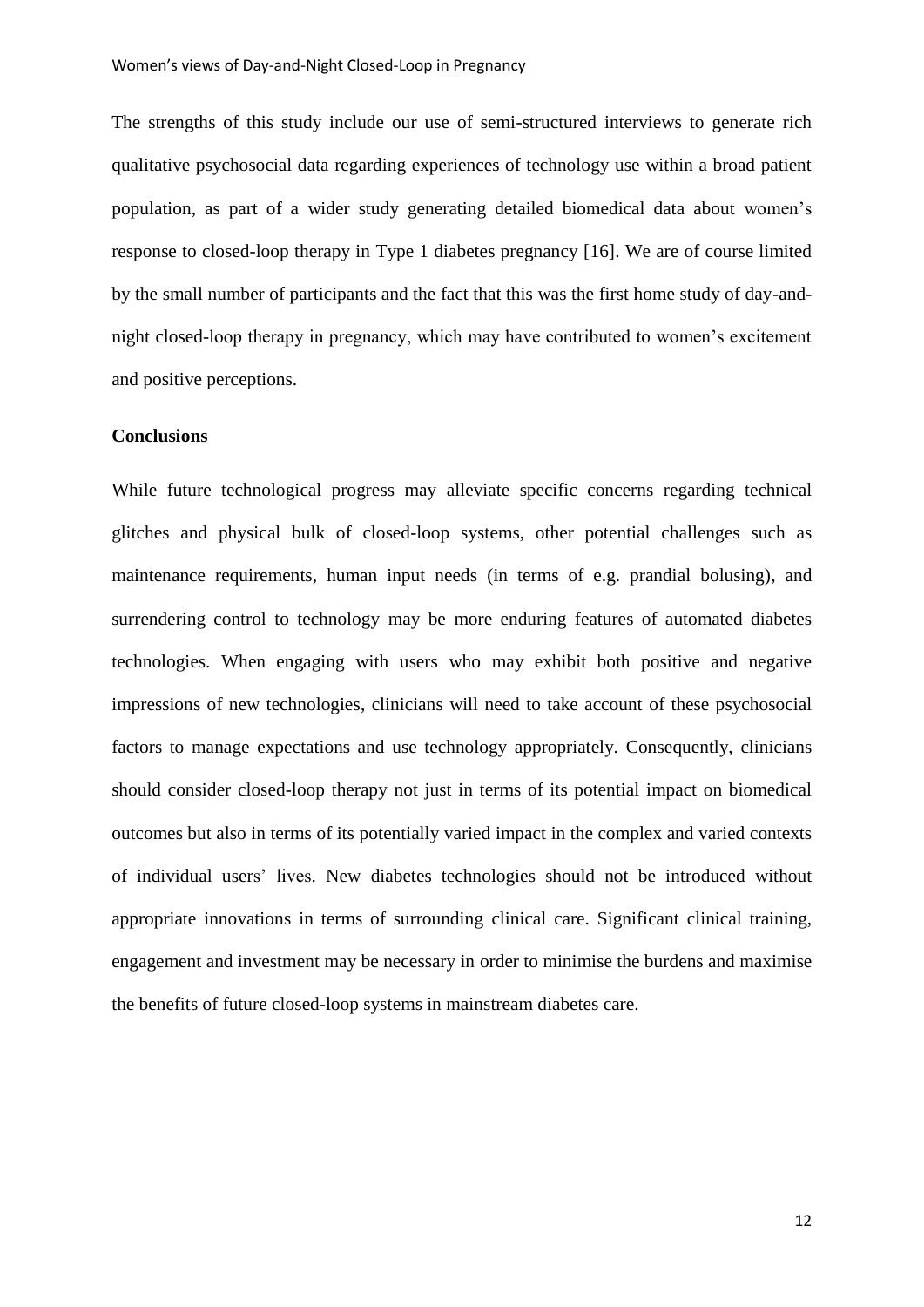**Acknowledgements:** The authors are grateful to the women who participated and to the NHS antenatal diabetes health care teams, and to two anonymous reviewers for their helpful comments.

**Author Contribution**: CF, ZS, RH and HRM developed the study concept and design. CF conducted the qualitative interviews, analysed the data and drafted the manuscript. RH, ZS and HRM provided comments on the draft manuscript. All authors critically reviewed the manuscript for important intellectual content and gave final approval for publication. HRM is guarantor and takes full responsibility for the work as a whole, including the study design, access to data, and the decision to submit and publish the manuscript.

**Funding:** This project is supported by grants from Diabetes UK (BDA 07/0003551), National Institute for Health Research (NIHR CDF 2013-06-035), Gates Cambridge Trust, and Jean Hailes for Women's Health. CF is funded by JDRF. RH receives additional support for the artificial pancreas work from JDRF, National Institute for Health Research Cambridge Biomedical Research Centre and Wellcome Strategic Award (100574/Z/12/Z). The views expressed in this publication are those of the authors and not necessarily those of the NHS, the National Institute for Health Research or the UK Department of Health.

**Conflict of Interest**: HRM reports having received speaker honoraria from Medtronic, Abbott Diabetes Care, Eli Lilly and Novo Nordisk and serves on a scientific advisory board for Medtronic. RH reports having received speaker honoraria from Eli Lilly, Novo Nordisk and Astra Zeneca, serving on advisory panel for Eli Lilly and Novo Nordisk, receiving license fees from BBraun and Medtronic, and patents and patent applications in closed-loop technology. No other potential conflicts of interest are reported.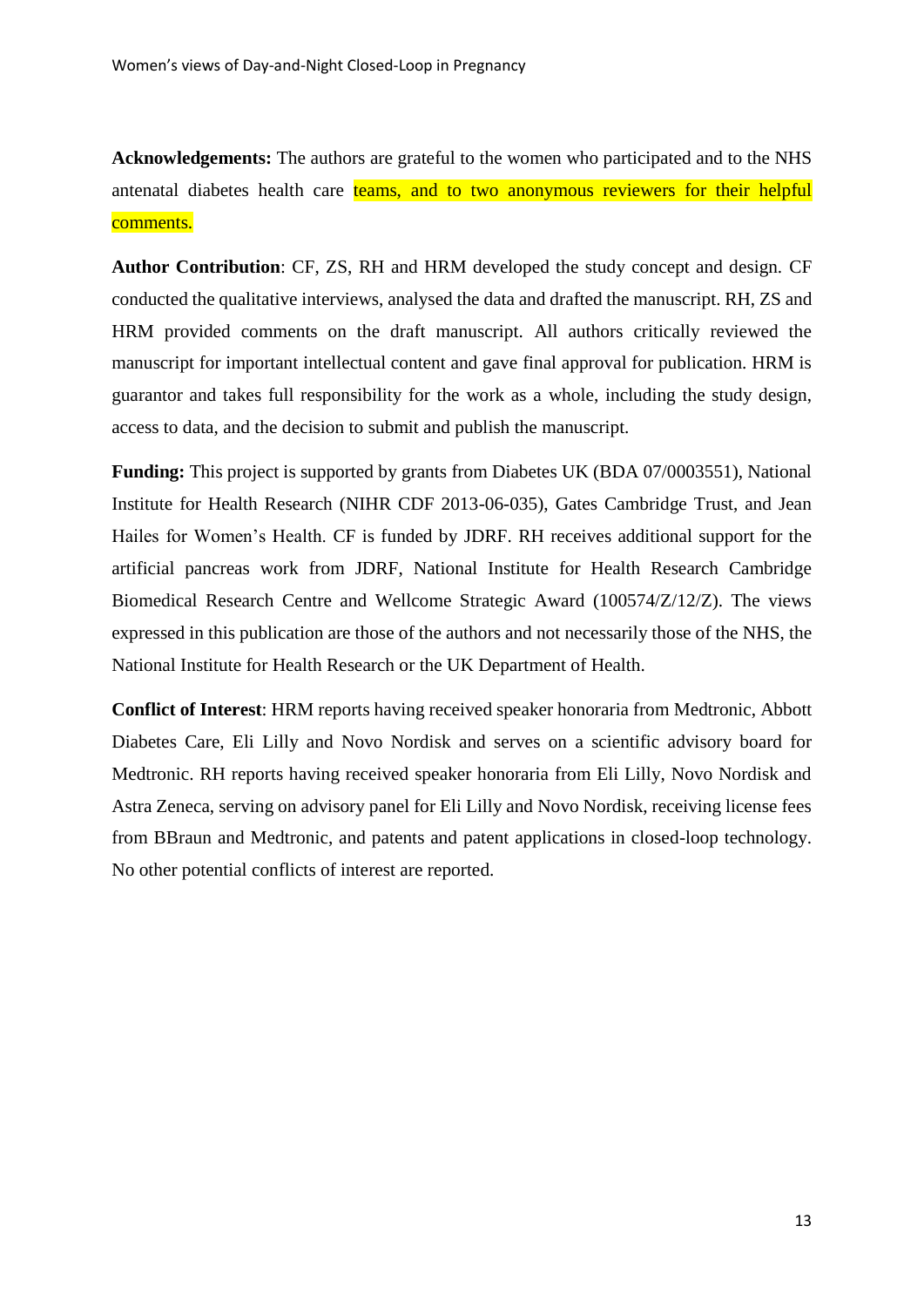#### References

1. Persson M, Norman M, Hanson U. Obstetric and perinatal outcomes in type 1 diabetic pregnancies: A large, population-based study. Diabetes Care. 2009;32(11):2005-9.

2. Klemetti M, Nuutila M, Tikkanen M, Kari MA, Hiilesmaa V, Teramo K. Trends in maternal BMI, glycaemic control and perinatal outcome among type 1 diabetic pregnant women in 1989-2008. Diabetologia. 2012;55(9):2327-34.

3. Tennant PW, Glinianaia SV, Bilous RW, Rankin J, Bell R. Pre-existing diabetes, maternal glycated haemoglobin, and the risks of fetal and infant death: a population-based study. Diabetologia. 2014;57(2):285-94.

4. Macintosh MC, Fleming KM, Bailey JA, Doyle P, Modder J, Acolet D, et al. Perinatal mortality and congenital anomalies in babies of women with type 1 or type 2 diabetes in England, Wales, and Northern Ireland: population based study. BMJ. 2006;333(7560):177.

5. Yamamoto J, Murphy HR. Emerging Technologies for the Management of Diabetes in Pregnancy. Current Diabetes Reports. 2018;18(4). https://doi.org/10.1007/s11892-018-0973-9

6. Maresh MJ, Holmes VA, Patterson CC, Young IS, Pearson DW, Walker JD, et al. Glycemic targets in the second and third trimester of pregnancy for women with type 1 diabetes. Diabetes Care. 2015;38(1):34-42.

7. Murphy HR, Bell R, Cartwright C, Curnow P, Maresh M, Morgan M et al. Improved pregnancy outcomes in women with type 1 and type 2 diabetes but substantial clinic-to-clinic variations: a prospective nationwide study. Diabetologia, 2017;60(9):1668-77.

8. Damm P, Mersebach H, Rastam J, Kaaja R, Hod M, McCance DR, et al. Poor pregnancy outcome in women with type 1 diabetes is predicted by elevated HbA and spikes of high glucose values in the third trimester. J Matern Fetal Neonatal Med. 2014;27(2):149-54.

9. Farrington C. Data as Transformational: Constrained and Liberated Bodies in an 'Artificial Pancreas' Study. In Lynch R, Farrington C (eds). Quantified Lives and Vital Data: Exploring Health and Technology through Personal Medical Devices. Palgrave Macmillan; London. 2017.

10. Feig DS, Asztalos E, Corcoy R, De Leiva A, Donovan L, Hod M, et al. CONCEPTT: Continuous Glucose Monitoring in Women with Type 1 Diabetes in Pregnancy Trial: A multi-center, multi-national, randomized controlled trial - Study protocol. BMC pregnancy and childbirth. 2016;16(1):167.

11. Law GR, Ellison GT, Secher AL, Damm P, Mathiesen ER, Temple R et al. Analysis of continuous glucose monitoring in pregnant women with diabetes: distinct temporal patterns of glucose associated with large-for-gestational-age-infants. Diabetes Care. 2015;38(7):1319-25.

12. Kallas-Koeman MM, Kong JM, Klinke JA, Butalia S, Lodha AK, Lim KI, et al. Insulin pump use in pregnancy is associated with lower HbA1c without increasing the rate of severe hypoglycaemia or diabetic ketoacidosis in women with type 1 diabetes. Diabetologia. 2014;57(4):681-9.

13. Abell SK, Suen M, Pease A, Boyle JA, Soldatos G, Regan J et al. Pregnancy outcomes and insulin requirements in women with type 1 diabetes treated with continuous subcutaneous insuliin infusion and multiple daily injections: cohort study. Diabetes Technol. Ther. 2017; 19(5):280-7.

14. Murphy HR, Stewart ZA. Automated insulin delivery: what's new, needed, and next? Lancet. 2017;389(10067):333-4.

15. Stewart ZA, Wilinska ME, Hartnell S, Temple RC, Rayman G, Stanley KP, et al. Closed-Loop Insulin Delivery during Pregnancy in Women with Type 1 Diabetes. N Engl J Med. 2016;375(7):644-54. 16. Stewart ZA, Wilinska ME, Hartnell S, O'Neil LK, Rayman GG, Scott EM, Barnard K, Farrington C, Hovorka R, Murphy HR. Day-and-night Closed-Loop in a Broad Population of Pregnant Women with Type 1 Diabetes: A Randomized Controlled Crossover Trial. Diab Care. 2018 Mar. <https://doi.org/10.2337/dc17-2534>

17. Farrington C, Stewart ZA, Barnard K, Hovorka R, Murphy HR. Experiences of closed-loop insulin delivery among pregnant women with Type 1 diabetes. Diab Med. 2017;34(1):1461-1469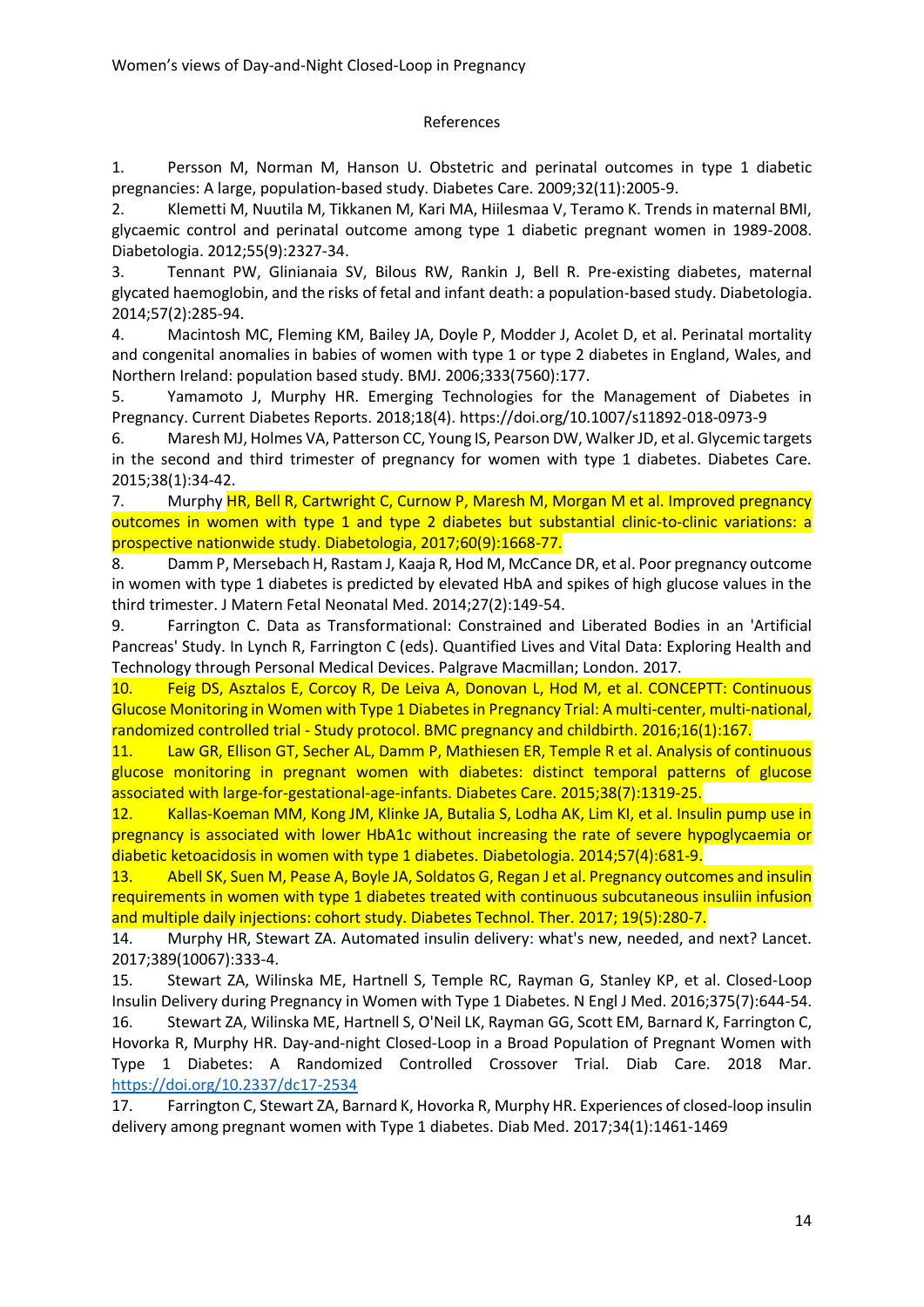18. Francis JJ, Johnston M, Robertson C, Glidewell L, Entwistle V, Eccles MP et al. What is an adequate sample size? Operationalising data saturation for theory-based interview studies. Psychology & Health. 2009; 25(10):1229-1245.

19. Braun V CV. Using thematic analysis in psychology. Qualitative Research in Psychology. 2006;3(2):77-101.

20. Weick K. Sensemaking in Organizations. Thousand Oaks. 1995;CA(Sage Publications).

21. Barnard KD, Wysocki T, Thabit H, Evans ML, Amiel S, Heller S, et al. Psychosocial aspects of closed- and open-loop insulin delivery: closing the loop in adults with Type 1 diabetes in the home setting. Diabet Med. 2015;32(5):601-8.

22. Barnard KD, Wysocki T, Allen JM, Elleri D, Thabit H, Leelarathna L, et al. Closing the loop overnight at home setting: psychosocial impact for adolescents with type 1 diabetes and their parents. BMJ Open Diabetes Res Care. 2014;2(1):e000025.

23. Ziegler C, Liberman A, Nimri R, Muller I, Klemenčič S, Bratina N, et al. Reduced Worries of Hypoglycaemia, High Satisfaction, and Increased Perceived Ease of Use after Experiencing Four Nights of MD-Logic Artificial Pancreas at Home (DREAM4). . Journal of Diabetes Research. 2015:Epub 2015 Oct 25.

24. Kropff J DJ, Del Favero S, Place J, Messori M, Coestier B, Farret A, Boscari F, Galasso S, Avogaro A, Bruttomesso D, Cobelli C, Renard E, Magni L, DeVries JH; AP@home consortium. Psychological outcomes of evening and night closed-loop insulin delivery under free living conditions in people with Type 1 diabetes: a 2-month randomized crossover trial. Diabet Med 2017;34(2):262-71.

25. Farrington C. Psychosocial impacts of hybrid closed-loop systems: A review. DIabet Med 2018;35(4):436-449.

26. Neff G, Nafus D. Self-Tracking. MIT Press; Cambridge MA. 2016

27. Hutchby I. Technologies, texts and affordances. Sociology 2001; 35:441-456.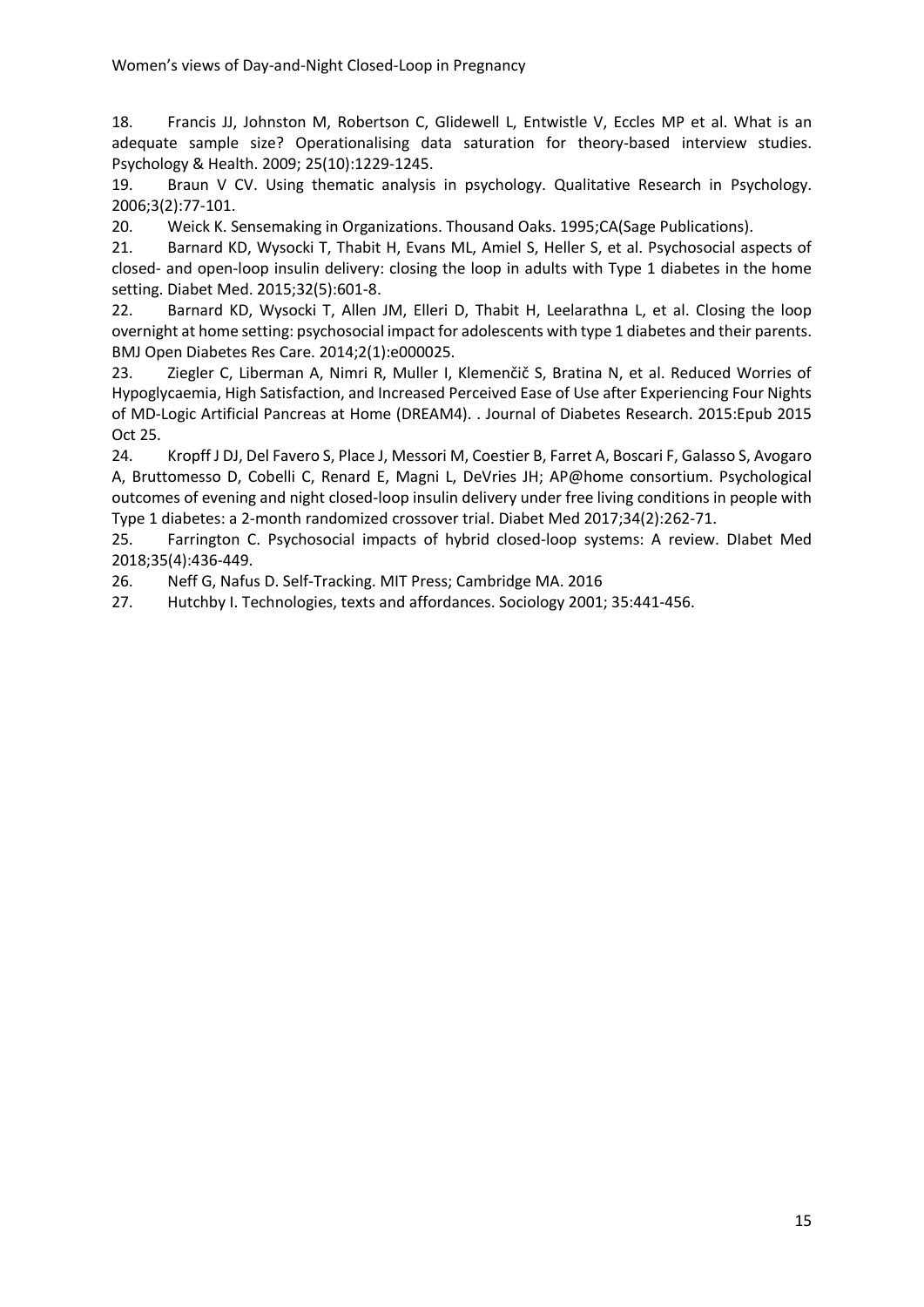| <b>Benefit</b><br>arising from<br>closed-loop<br>system usage   | Sample key-words used by participants                                                                                                                                                                                                | <b>Number of</b><br>participants<br>mentioning<br>benefit* $($ %) |
|-----------------------------------------------------------------|--------------------------------------------------------------------------------------------------------------------------------------------------------------------------------------------------------------------------------------|-------------------------------------------------------------------|
| Peace of mind                                                   | Mental freedom, relaxing, less worried, easy, does everything for<br>you, don't have to think about diabetes, reassuring for others, relying<br>on machine, confident, less diabetic, freeing, less guilty about baby,<br>liberating | 14(87.5)                                                          |
| Wonderment<br>at new<br>technology                              | Exciting, interesting, cool, positive, impressed, life-changing,<br>fantastic, intuitive, optimistic, great, amazing, incredible, fascinating                                                                                        | 13(81.3)                                                          |
| Superior<br>glycaemic<br>control                                | Improved, good job, brilliant, really happy, much better, 95% better,<br>pretty good, smoothed highs out, tighter                                                                                                                    | 12(75)                                                            |
| Smartphone<br>interface<br>experiences                          | User-friendly, intuitive, easy to use, fine, talked to other devices well,<br>helpful, useful                                                                                                                                        | 11(68.8)                                                          |
| CGM-related<br>benefits (other<br>than learning<br>experiences) | Accurate, helpful, reassurance, easy, insight, continuous, constant                                                                                                                                                                  | 9(56.3)                                                           |
| Flexible<br>lifestyle                                           | Easier, enjoying eating, fewer finger-pricks, convenient, others used<br>to seeing phones in public, nice feeling, independence                                                                                                      | 9(56.3)                                                           |
| Learning<br>experiences                                         | Helpful, useful, more informed, better clinic appointments,<br>surprising, better than health professionals                                                                                                                          | 9(56.3)                                                           |
| Alarms                                                          | Useful, fine, confident, helpful, more aware                                                                                                                                                                                         | 7(43.8)                                                           |
| Study insulin<br>pump                                           | Fine, good, really good, straightforward                                                                                                                                                                                             | 6(37.5)                                                           |
| Bodily<br>assimilation of<br>devices                            | Didn't feel any different, part of me, got used to it, intuitive                                                                                                                                                                     | 5(31.3)                                                           |
| Sleep                                                           | Better, comfort, not worrying                                                                                                                                                                                                        | 5(31.3)                                                           |
| Ease of<br>maintenance<br>and logistics                         | Not too bad, not a huge problem, not any different from normal                                                                                                                                                                       | 3(18.8)                                                           |

**Table 1 Perceived Benefits of Closed-Loop Therapy**